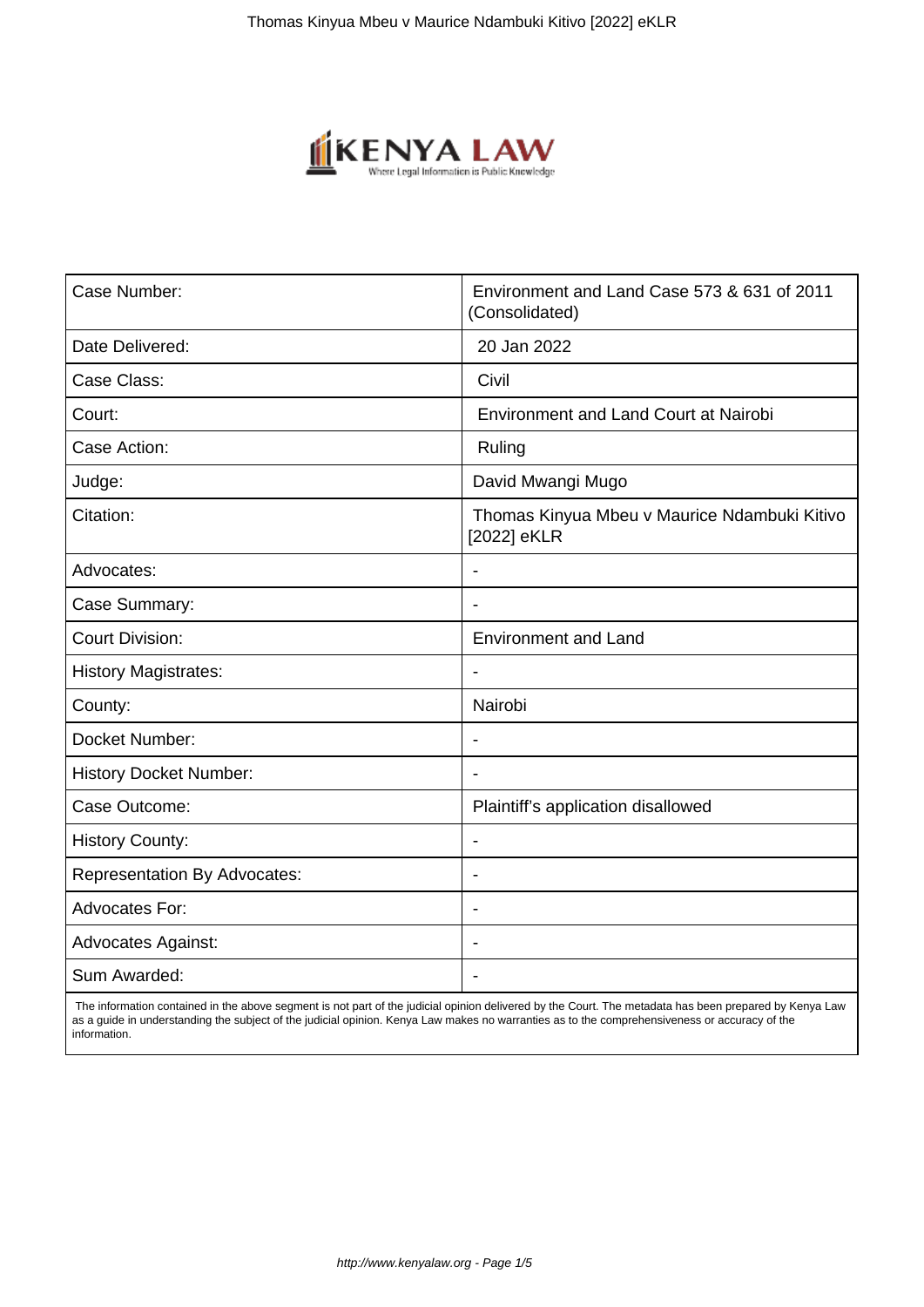#### **REPUBLIC OF KENYA**

#### **IN THE ENVIRONMENT AND LAND COURT**

#### **AT NAIROBI - MILIMANI**

# **ELC NO. 573 OF 2011**

**THOMAS KINYUA MBEU.....................................................................................PLAINTIFF**

### **=VERSUS=**

**MAURICE NDAMBUKI KITIVO............................................................DEFENDANT**

### **CONSOLIDATED WITH**

## **ELC 631 OF 2011**

**MAURICE NDAMBUKI KITIVO.............................................................PLAINTIFF**

### **=VERSUS=**

### **THOMAS KINYUA MBEU & 3 OTHERS............................DEFENDANTS**

*(In respect of the oral application by the Plaintiff's advocate*

*to summon a new witness after the close of the case)*

#### **RULING**

#### **Background:**

1. Before me is a rather unusual application. I call it unusual because of the manner in which it was made and its timing.

2. Upon the close of the Defendants' case, the Plaintiff's advocate rose and made an oral application praying that the Court summons a Land Officer from the Ministry of Lands to come and answer questions that the Land Registrar, who had appeared in court as a witness for the 3<sup>rd</sup> and 4<sup>th</sup> Defendants was unable to answer during cross-examination. The Plaintiff's advocate in his application told the Court that arising from what had transpired during his cross-examination of the Land Registrar, it was obvious that a Land's Officer would have been a more useful witness in terms of giving evidence regarding the allocation of the suit property to the  $2<sup>nd</sup>$  Defendant in this case. The  $2<sup>nd</sup>$  Defendant is the one who had sold the land (suit property) to the  $1<sup>st</sup>$  Defendant.

3. The Plaintiff's advocate invoked the provisions of article 159 of the Constitution and the Oxygen rules urging the Court to allow his application. He submitted that it would serve the ends of justice in spite of the fact that parties had already closed their respective cases.

#### *Response by the Defendants*

4. The Plaintiff's advocate application was strongly opposed by the advocates for the Defendants. They argued that it was unprocedural and irregular coming after all the parties had closed their respective cases.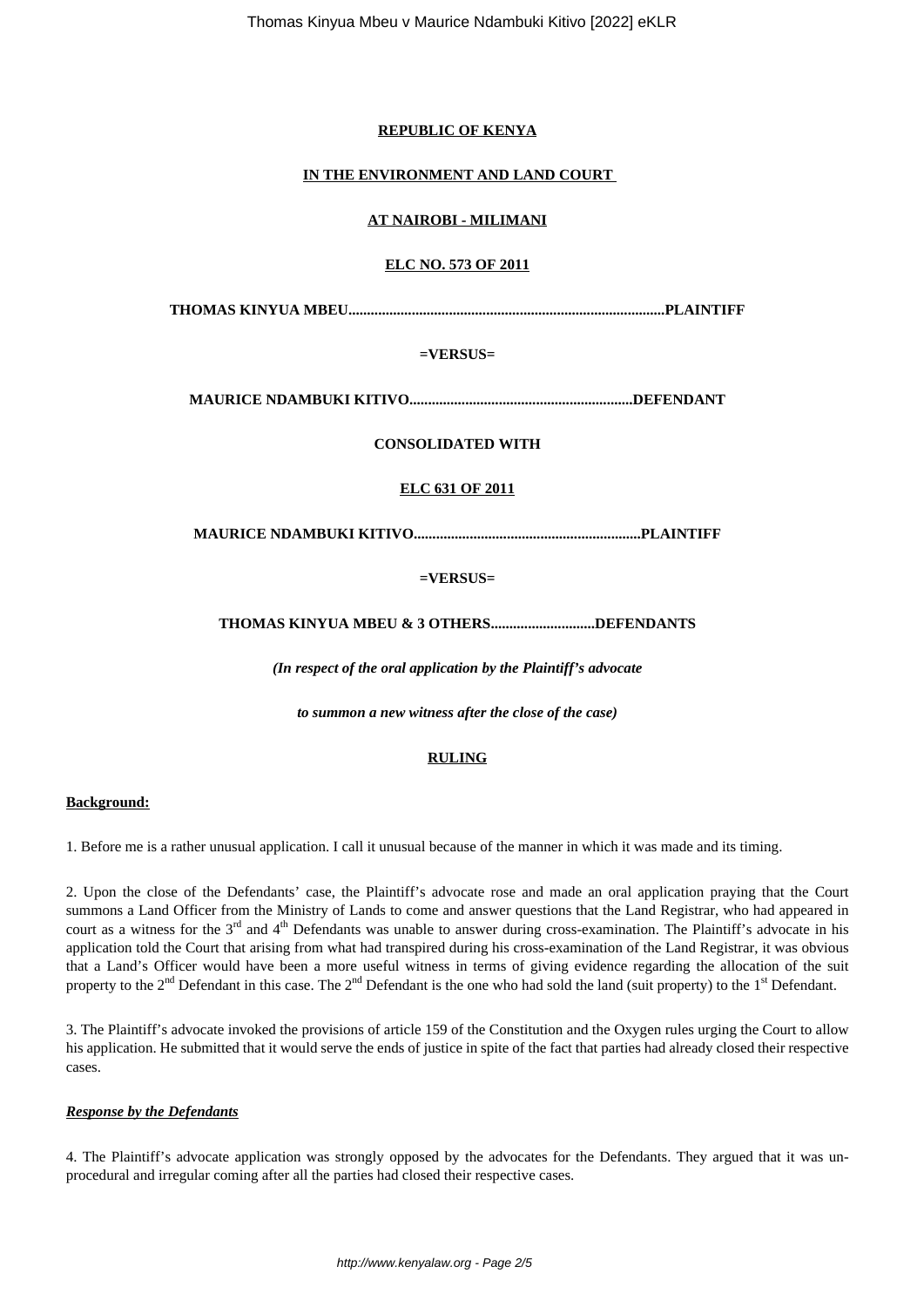5. The Advocate for the 1<sup>st</sup> Defendant particularly pointed out that the conduct of civil cases and the summoning of witnesses are matters governed by specific provisions of the law and cannot be said to be mere technicalities. He referred to Order 18 of the Civil Procedure Rules which makes provisions on the conduct of suits.

6. He further stated that the plaintiff's application was a fishing expedition coming too late in the day.

7. The 1<sup>st</sup> Defendant further submitted that case had, before being set down for hearing gone through the pre-trial procedures where the Plaintiff had the opportunity to issue notices to produce documents and even seek witnesses summons for witnesses he thought would help his case. The application by the Plaintiff is an afterthought.

8. Finally, he 1st Defendant submitted the view that the Plaintiff's application was not anchored in law and lacked merit.

9. The Advocate for the  $3<sup>rd</sup>$  and  $4<sup>th</sup>$  Defendants on her part also opposed the Plaintiff's application, associating with the submissions of the 1<sup>st</sup> Defendant's Advocate. She stated that the Plaintiff's application was too late, coming after the case was closed. Her opinion was that re-opening the case would be a dangerous move that would also set a bad precedent. Litigation must come to end. Calling a witness after parties have closed their cases cannot surely be said to serve justice.

#### **Court's Determination**.

10. As already stated earlier, the Plaintiff application was made immediately after the close of the Defendant's case. Apparently, the plaintiff's Advocate was not satisfied by the responses of the Land Registrar who was a witness of the  $3<sup>rd</sup>$  & 4<sup>th</sup> Defendants. The witnesses in cross-examination expressed her view that the information that the Plaintiff's advocate was seeking from her should have been sought elsewhere. The process of allocation of land was the function of a different department referred to as Land Administration.

11. I must point out that the Land Registrar (DW2) came to court as a witness for the  $3^{rd}$  and  $4^{th}$  Defendants. She was not a witness called by the Plaintiff. The Plaintiff has sued the  $3<sup>rd</sup>$  and  $4<sup>th</sup>$  Defendants accusing them of perpetuating fraud and illegality alongside the 1<sup>st</sup> and 2<sup>nd</sup> Defendants. In paragraph 20 of his Plaint, the Plaintiff particularized his claim against the 3<sup>rd</sup> and 4<sup>th</sup> Defendants accusing them amongst other things, causing the 2<sup>nd</sup> Defendant to be registered as the proprietor of the suit property without any and/or proper documentation.

12. The Land Registrar came to Court to respond to and answer the allegations of fraud and illegality against her office. She was not in court as a witness for the plaintiff. Apparently, the Plaintiff had hinged his hopes on the witness giving evidence regarding the process of allocation of the land in dispute in the case.

13. The 1<sup>st</sup> Defendant's advocate while opposing the application by the plaintiff pointed out that the Plaintiff was engaging in a finishing expedition. The Plaintiff had had his day in Court. He testified and produced his documents in support of his case before closing his case. He had the leeway to call all the witness he wished to.

14. This is a case that has been in Court for the last 10 years. It has gone through pre-trial procedures and the parties had the opportunity to seek production of documents or even compel their production where the opposing parties were unwilling to voluntarily produce documents.

15. Whereas it may be allowable to re-open a case after it has been closed, it should not and must not be allowed where it is intended to help one party to fill up gaps in evidence.

16. In the case of **Raindrops Ltd – Vs County Government of Kilifi (2020) eKLR,** the Court cited and quoted the Canadian Encyclopedia Digest Evidence (V) 12, (a), which summarized the approach a Court should adopt in assessing a party's conduct as a relevant factor as follows: -

*""Where a party wishes to adduce evidence at a late stage that does not fall within the definition of rebuttal testimony, it must seek to re-open its case. The jurisprudence has not always been consistent in establishing what is required for the granting of*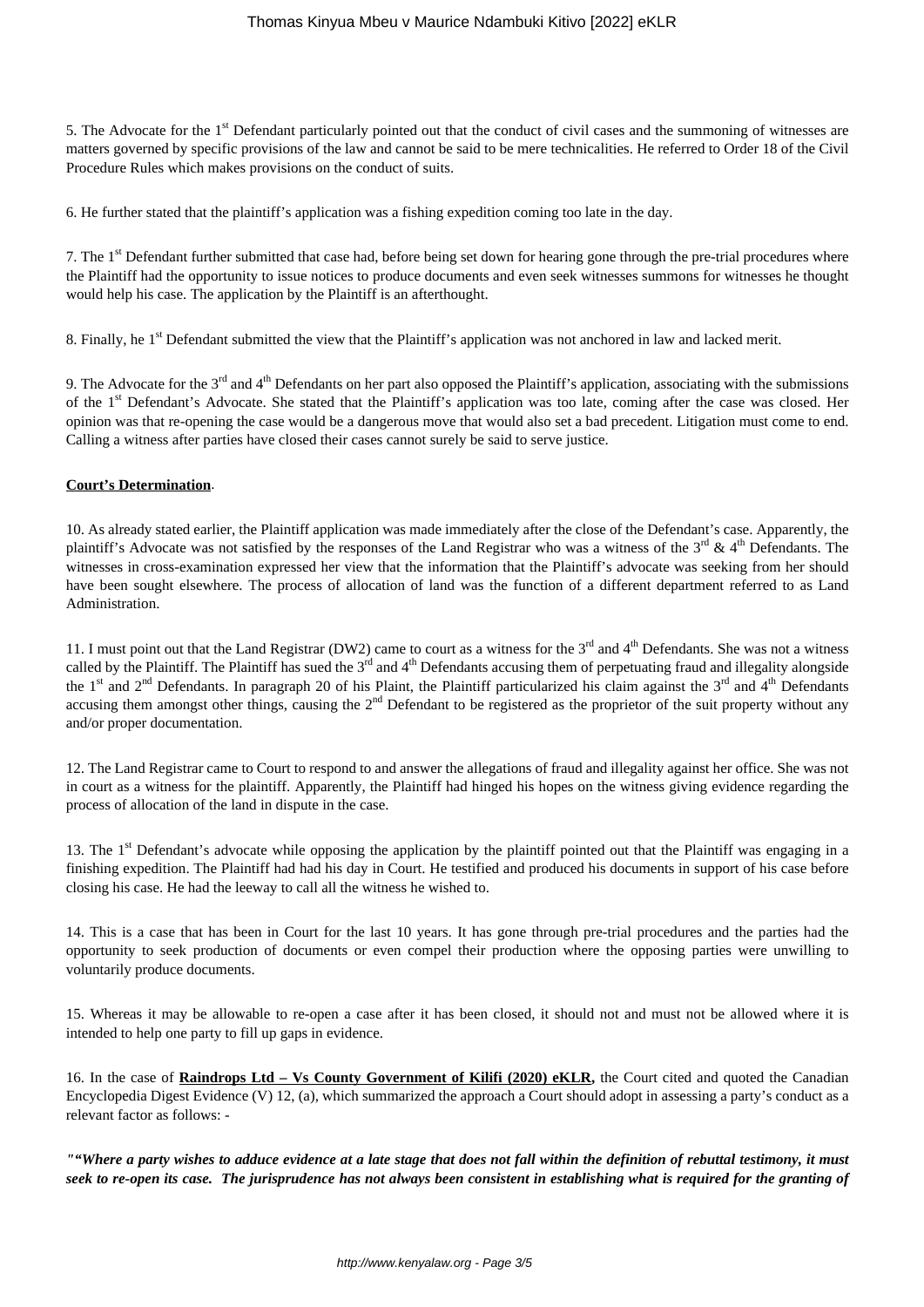*leave to adduce new evidence and the matter is complicated by the fact that attempts to re-open can occur after the parties have closed their case, but before Judgment has been entered, and after Judgment has been entered while some Judges have advocated an unfettered approach to the trial Judges discretion whereby re-opening is permissible anytime it is in the interest of justice to do so, the more common method of proceeding is to focus on two criteria.*

*(1) Whether the evidence; if it had been properly tendered. Would probably have altered the Judgment, and*

*(2) whether the evidence could have been discovered sooner had the party applied reasonable diligence.*

*Re-opening the case is an extreme measure and should only be allowed sparingly and with the greatest of care. While the two criteria must both be considered, the need to have exercised reasonable diligence in discovering the evidence is not absolute. The more important the evidence would be to the outcome of the case, the stronger, the argument in favour of its reception. Procedural concerns such as diligence should generally give way to the demands of substantial justice where failure to do so is likely to result in an obvious injustice. Nonetheless, re-opening is unlikely to be permitted where the evidence was discovered and not adduced originally because of a tactical decision by counsel."*

*17.* In the case of **Hannah Wairimu Ng'ethe Vs Francis Ng'anga & Another (2016) eKLR,** the court declined to allow reopening of the case and stated that:-

*"…the court has not been told that the petitioner has come upon or discovered some new and important evidence which after exercise of due diligence was not within his knowledge. It is noted that the petitioner has had the advantage of counsel from the inception of this case".*

18. In **Odeyo Osodo Vs Rael Obara Ojuok & 4 Others (2017) eKLR,** the Court stated that the discretion whether or not to reopen a case which the applicant had previously closed should be exercised with caution not arbitrarily whimsically and only in favour of an Applicant who has established sufficient cause.

19. Coming back to the case before me, I am not persuaded that the Plaintiff has established sufficient cause to warrant the reopening of this case after all parties have had their day in Court and closed their respective cases. The Plaintiff's application is an afterthought tactically calculated to fill some gaps in evidence. It is noteworthy that the Plaintiff is not even seeking to recall a witness to explain an issue that may have been left hanging or produce a document that may have inadvertently left out. The Plaintiff is seeking to call a new witness to bring documents that the Plaintiff had not requested production of from the Defendants.

20. It has become fashionable for litigants to hide behind article 159 of the Constitution every time they find themselves in a situation of 'falling short of procedural requirements or limits'. They call upon the Court to do substantive justice without undue regard to technicalities. In the instant case, the issue before me cannot be termed as a mere procedural technicality. The horizons of justice are vast and wide. Justice must be exercised within the limits set by the Statutes; in accordance with the law.

21. The upshot is that the Plaintiff's application is disallowed.

*It is so ordered.* 

# **DATED, SIGNED AND DELIVERED AT NAIROBI THIS 20TH DAY OF JANUARY 2022.**

#### **M.D. MWANGI**

#### **JUDGE**

In the Virtual Presence of:-

Ms Wainaina for the Plaintiff